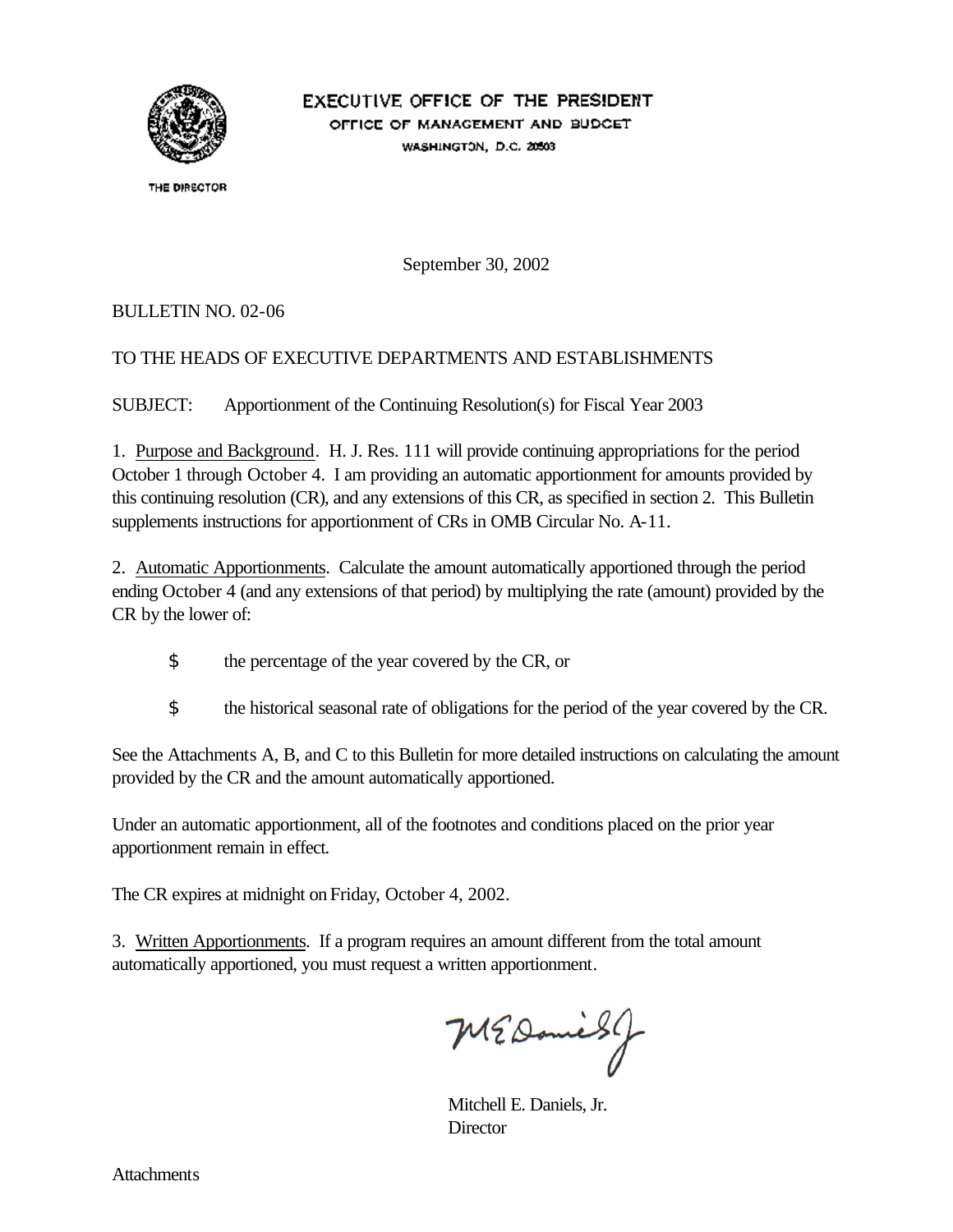#### **Calculating the Amount Made Available by the CR and the Automatic Apportionment**

Calculate the amount automatically apportioned through the period ending October 4, 2002 (and any extensions of that period) by multiplying the **rate (amount) provided by the CR** by the lower of:

- \$ the **percentage of the year** covered by the CR (rounded to the nearest tenth); or
- \$ the **historical seasonal rate** of obligations for the period of the year covered by the CR.

### 1) **What is the rate (amount) provided by the CR? The rate (amount) provided by the CR for all accounts is the rate of operations not exceeding the current rate, calculated as follows:**

- $\blacktriangleright$  take the net amount enacted in FY 2002, i.e., add any supplemental appropriations and subtract any rescissions;
- add the unobligated balance carried forward to FY 2002 (if any) -- do not include any unobligated balance of funds appropriated in P.L. 107-38 other than funds transferred by division B of Public Law 107-117;
- $\blacktriangleright$  subtract the unobligated balance at the end of FY 2002 (if any); and
- � subtract any other unobligated balances carried forward into FY 2002 or enacted in FY 2002 that were available for one-time non-recurring purposes, as described in section 3 below.
- Note: **Agencies are required to use current estimates of unobligated balances.** Use the most recent approved estimate for the unobligated balance at the end of FY 2002. Specifically, use the unobligated balances carried forward and apportioned to FY 2003. If you have a more recent estimate of actual unobligated balances carried forward, you must have the amount apportioned before you can use it to calculate the rate provided by the CR.

## 2) **Does the continuing resolution affect the availability of funds that would be available if H. J. Res. 111 had not been enacted?**

No. The availability of any part of the budgetary resources for an account that is not determined by current action of the Congress (such as permanent appropriations, public enterprise and other revolving funds, reimbursements and other income, and balances of prior year budget authority) are not affected by H. J. Res. 111.

Most of these budgetary resources must be apportioned by OMB before obligation.

## 3) **Funds available for FY 2002 one-time non-recurring purposes should not be included in the calculated rate.**

The intent of a CR is to fund on-going projects and activities in such a way as not to impinge on final funding prerogatives. See Attachment B for principles for determining one-time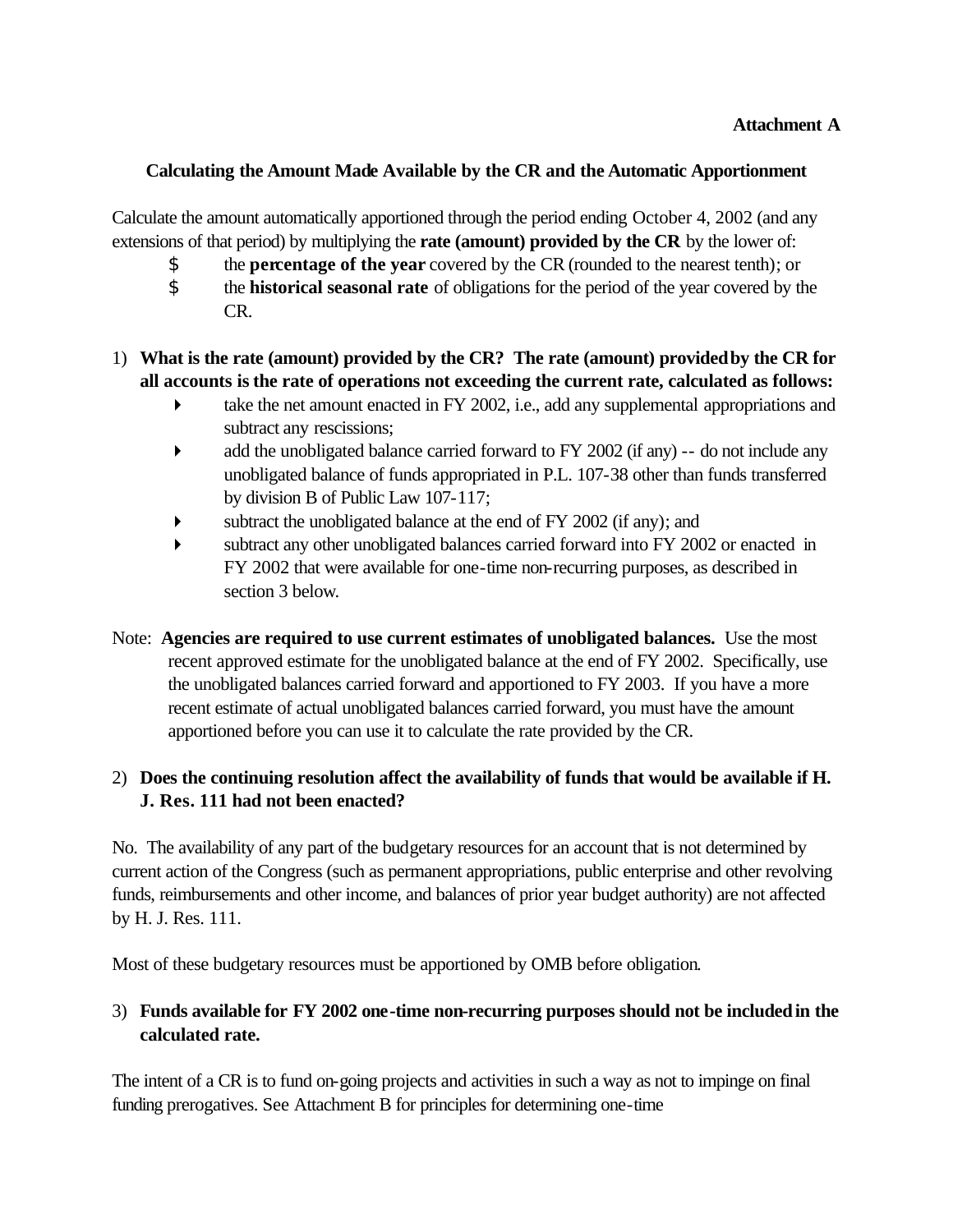#### **Attachment A continued**

expenditures. See Attachment C for illustrative examples of one-time projects and activities. [Note: Attachment C and other one-time projects may involve funds from P.L. 107-38 that are already excluded from the calculation of the rate, so, when deducting the one-timers, agencies should be sure to exclude any P.L. 107-38 funds to avoid deducting them from the rate twice.] Specific questions on one-time expenditures should be addressed to your OMB representative.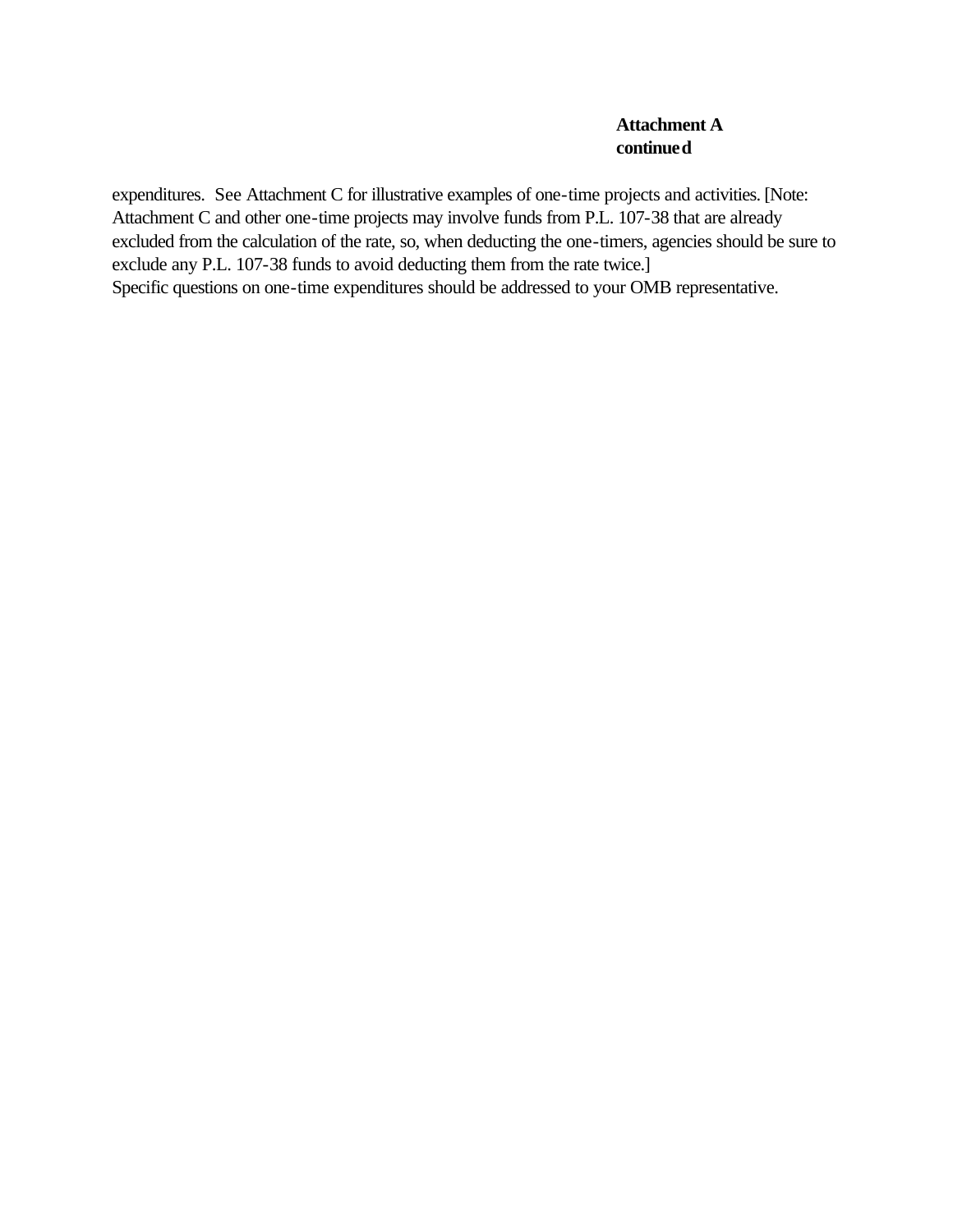#### **Attachment B**

### **Principles for Determining What is a One-Time, Non-Recurring Project/Activity**

Continuing resolutions (CRs) are stop-gap measures that allow ongoing agency programs to function, generally at a level comparable to that in the previous fiscal year. CRs attempt to remain "policy neutral" by continuing the terms and conditions of the previous year's appropriations into the period covered by the CR. Agencies are prohibited from beginning new programs under the CR.

However, given the unprecedented investment in one-time recovery and emergency preparedness activities since September 11th, the CR does not compel agencies to spend money needlessly – i.e., to rebuild New York or the Pentagon twice or to stockpile small pox vaccines yet again.

The principles for determining whether a project is one-time and non-recurring in nature are:

- Specific projects/activities that are strictly limited in purpose and duration are one-time activities;
- Projects/activities that are an integral part of an ongoing activity are not one-time projects/activities, consistent with GAO's description below (GAO, Principles of Federal Appropriations Law, p. 8-19):

"... in the previous fiscal year funds were available generally for construction of buildings, including plans and specifications. However, a specific construction project was not actually underway during the previous year. Nonetheless, it was decided that, because funds were available generally for construction in the previous year, this specific project was not a new project or activity and thus could be funded under the continuing resolution."

• Supplemental appropriations to fund ongoing activities, such as wildland firefighting efforts, are also not one-time projects/activities.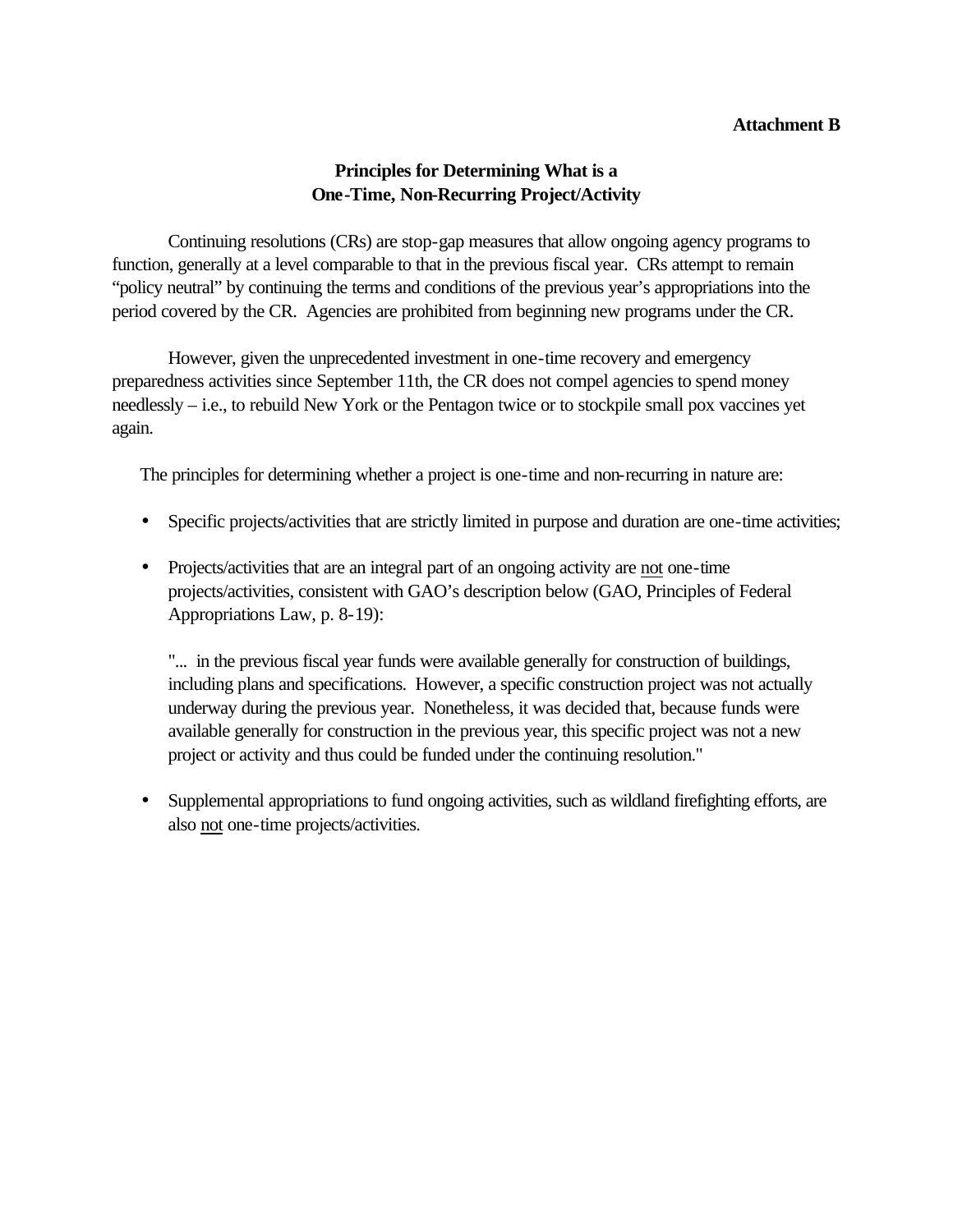## **Illustrative Examples of One-time Projects New York Recovery**

(BA in millions of dollars)

| <b>FEMA</b>                                                |                                                     |                  |
|------------------------------------------------------------|-----------------------------------------------------|------------------|
| From Fall FY 2002 Supplemental (HR 3338)                   |                                                     | 4,357            |
|                                                            | From Summer FY 2002 Supplemental (HR 4775)          | 2,651            |
| Subtotal--FEMA                                             |                                                     | 7,008            |
| <b>HUD and SBA</b>                                         |                                                     |                  |
|                                                            | From Fall FY 2002 Supplemental (HR 3338)            |                  |
| <b>SBA</b>                                                 |                                                     | 75               |
| <b>CDBG</b>                                                |                                                     | 2,000            |
| From Summer FY 2002 Supplemental (HR 4775)                 |                                                     | 783              |
| Subtotal--HUD and SBA                                      |                                                     | 2,858            |
| <b>DOT</b>                                                 |                                                     |                  |
|                                                            | From Fall FY 2002 Supplemental (HR 3338)            |                  |
| Improvements to NYC area transit systems                   |                                                     | 100              |
| Repairs to highways and for enhancing ferry service        |                                                     | 175              |
| Repairs to Amtrak tunnels under the Hudson and East Rivers |                                                     | 100              |
|                                                            | From Summer FY 2002 Supplemental (HR 4775)          |                  |
|                                                            | Transit upgrades                                    | 1,800            |
|                                                            | <b>Federal Highways</b>                             | 167              |
| Subtotal--DOT                                              |                                                     | 2,342            |
| <b>Other Federal Agencies</b>                              |                                                     |                  |
|                                                            | From Fall FY 2002 Supplemental (HR 3338)            |                  |
| Labor                                                      | Worker compensation assistance                      | 175              |
| Labor                                                      | Job training and retraining                         | 32               |
| Labor                                                      | Unemployment Insurance admin                        | $\overline{4}$   |
| Labor                                                      | <b>Facilities</b>                                   | $\boldsymbol{2}$ |
| Labor                                                      | OSHA safety/health monitoring                       | 1                |
| DOJ.                                                       | <b>Crisis Counseling</b>                            | 37               |
| <b>HHS</b>                                                 | Reimbursements to hospitals                         | 140              |
| <b>HHS</b>                                                 | CDC                                                 | 12               |
| <b>HHS</b>                                                 | National Institute of Environmental Health Sciences | 11               |
| <b>GSA</b>                                                 | Relocating/Enhancing Federal Facilities             | 48               |
|                                                            | Commerce TV/Radio Tower                             | 8                |
| <b>CFTC</b>                                                | <b>Facilities</b>                                   | 17               |
| <b>SEC</b>                                                 | <b>Facilities</b>                                   | 21               |
| EEOC                                                       | <b>Facilities</b>                                   | 1                |
|                                                            | Subtotal--Other Federal Agencies                    | 509              |

#### **Total**

**12,717**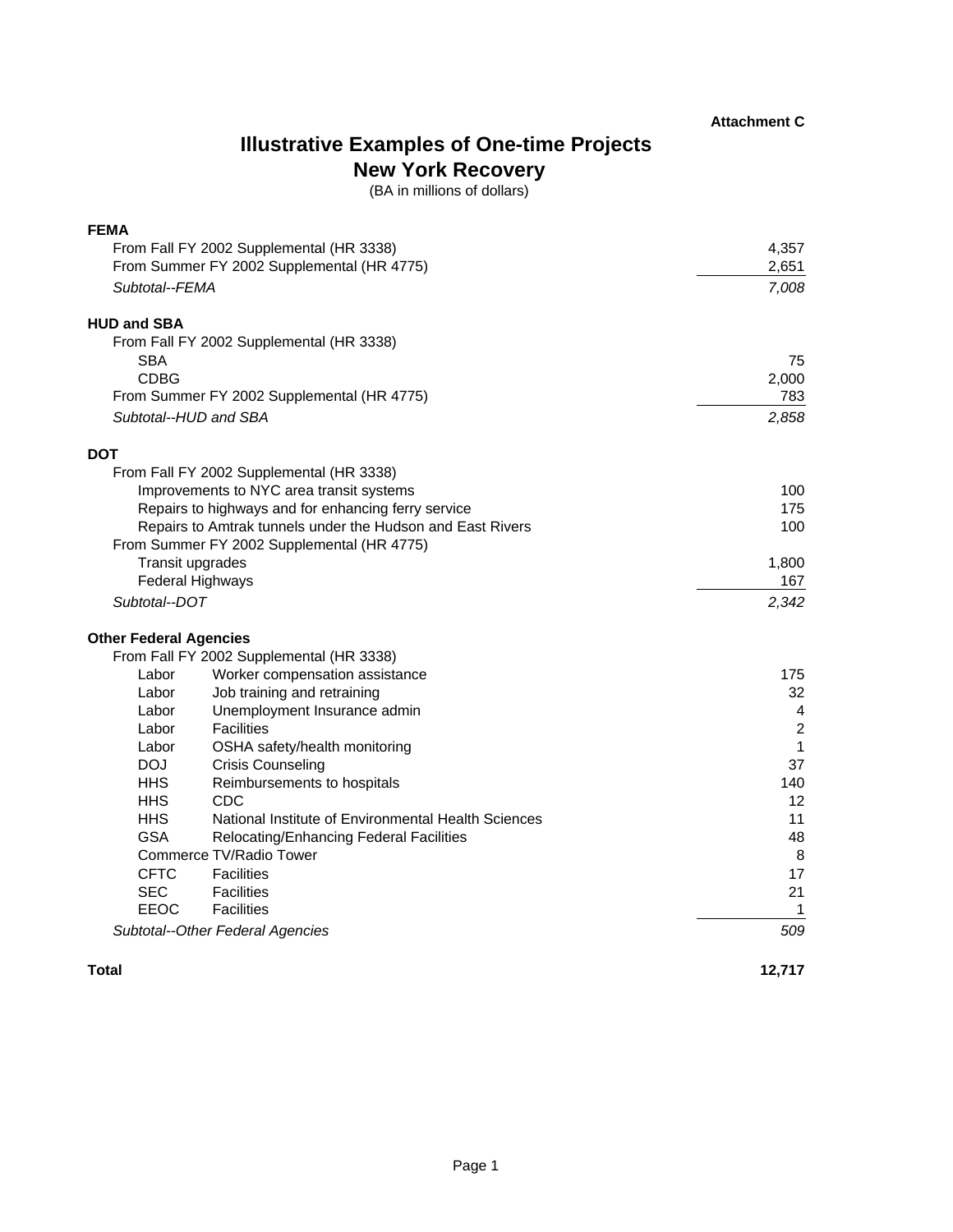#### **Illustrative Examples of One-Time Projects in FY 2002**

(BA in millions)

| Program/Account                                                                                                                                                                                                                                                                                                 | Amount |
|-----------------------------------------------------------------------------------------------------------------------------------------------------------------------------------------------------------------------------------------------------------------------------------------------------------------|--------|
| Department of Defense                                                                                                                                                                                                                                                                                           |        |
|                                                                                                                                                                                                                                                                                                                 | 1,338  |
| Funding provided to repair the damage to the Pentagon<br>resulting from 9-11, to cover associated costs (rental space,<br>relocation costs, replacing damaged equipment, etc.) and the<br>construction of military command centers in the Pentagon.                                                             |        |
| Department of Agriculture                                                                                                                                                                                                                                                                                       |        |
| Funding provided to support various Department of<br>Agriculture activities to improve overall security. Most<br>activities were related to purchasing equipment (x-ray<br>machines, cameras, etc.), improving telecommunications,<br>increasing cyber security, and performing risk reviews.                   | 68     |
| Department of Health and Human Services                                                                                                                                                                                                                                                                         |        |
| \$412 million is available as non-recurring because \$512<br>million was appropriated in FY 2002, but \$100 million was<br>requested in the FY 2003 Budget to assist state efforts to<br>distribute if necessary, and to purchase VIG in order to treat<br>those who experience complications from the vaccine. | 412    |
| \$345 million is available as non-recurring because \$645 was<br>appropriated in FY 2002 to increase to capacity of the<br>stockpile, but only \$300 was requested in the FY 2003<br>Budget for improved state capacity to distribute stockpile<br>allotments, and for stockpile maintenance.                   | 345    |
| The CDC and NIH received a one-time appropriation of \$141<br>million for security upgrades to their facilities.                                                                                                                                                                                                | 141    |